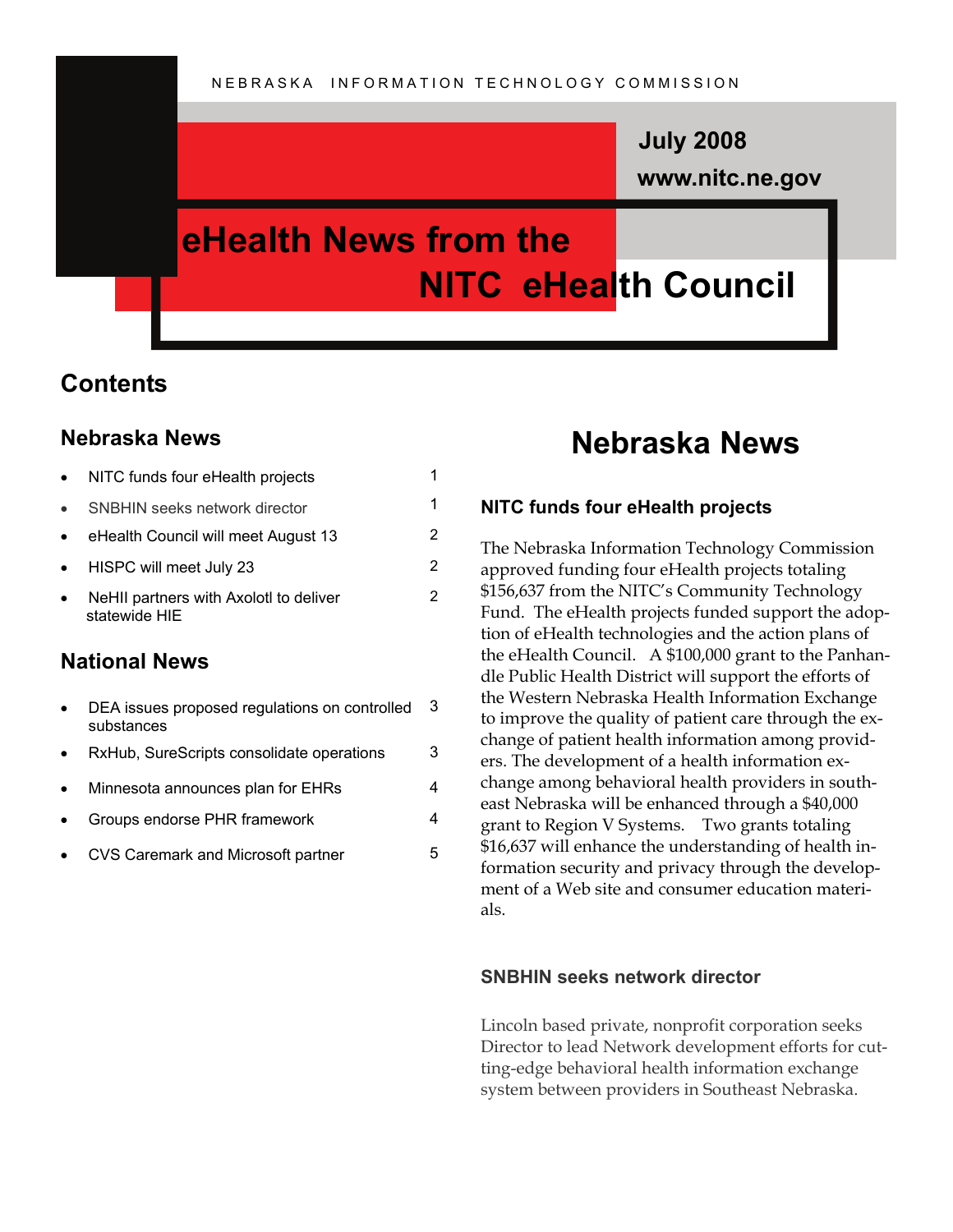# **eHealth News**

contractors to design, acquire and implement all components of the information network. Serves as the primary administrator, responsible for the planning, marketing, fiscal management, human resources and fund development activities of the Network. Works under the direction of a Board of Directors representative of Behavioral Health service providers in SE Nebraska.

Requires excellent organization, administration and communication skills. Demonstrated group facilitation and planning skills. Hands-on experience negotiating contracts for products and services, budget development and control, fund development concepts and the ability to work independently with minimal supervision. Bachelors degree required with 5 years progressive experience in community development, group leadership or related role.

SNBHIN offers competitive wages, benefits, paid holidays and vacation. Compensation range \$45,000- \$58,000. To apply, mail resume by July 11th to SNBHIN, 1645 N St. Suite A, Lincoln, NE, 68506.

#### **eHealth Council will meet August 13**

The NITC eHealth Council will meet on Wednesday, August 13 from 9:30 AM to 12:00 noon in Lincoln. The location will be announced later. Meeting information will be available at the NITC's Web site ([www.nitc.ne.gov](http://www.nitc.ne.gov/)).

#### **HISPC will meet July 23**

The eHealth Council's Health Information Security and Privacy Committee will meet Wednesday, July 23rd from 10:00 AM - 12:00 PM, in Conf. Room 6-Z, State Office Bldg. in Lincoln, NE; Phone Bridge

Responsible for leading a team of staff and consultant #402-472-6290. For more information, please contact Anne Byers ([anne.byers@nebraska.gov](mailto:anne.byers@nebraska.gov)) or Dennis Berens ([dennis.berens@dhhs.ne.gov](mailto:dennis.berens@dhhs.ne.gov)).

#### **NeHII partners with Axolotl to deliver statewide HIE**

NeHII has selected Axolotl Corp. of San Jose as the technology partner to deploy a health Information Exchange (HIE) to improve health care quality and efficiency across Nebraska. On June 26<sup>th</sup>, 2008 NeHII and Axolotl signed a letter of intent to partner with one another. Prior to signing the letter of intent, several NeHII board members and representatives traveled to San Jose, to visit facilities currently using Axolotl's software. This opportunity allowed attendees to experience first hand the impact electronic medical records has on the delivery of safer and more efficient health care.

 "We're pleased Axolotl's advanced healthcare technology will be part of our efforts to create a healthier Nebraska," said Lt. Gov. Rick Sheehy, a NeHII board member. "Healthcare providers across Nebraska will be able to securely exchange information via this new Web-based platform."

NeHII and Axolotl are excited to partner with one another to deliver a Health Information Exchange which will improve the quality and efficiency of healthcare for Nebraska. With NeHII's devotion to their mission of providing Nebraska a system for the secure exchange and use of health information and Axolotl's position as the country's leading HIE technology vendor, this win-win relationship will benefit all residents of Nebraska.

Several stakeholders from the Omaha area will participate in the pilot phase of the development due to begin the fourth quarter of this year. Following suc-

**PAGE 2**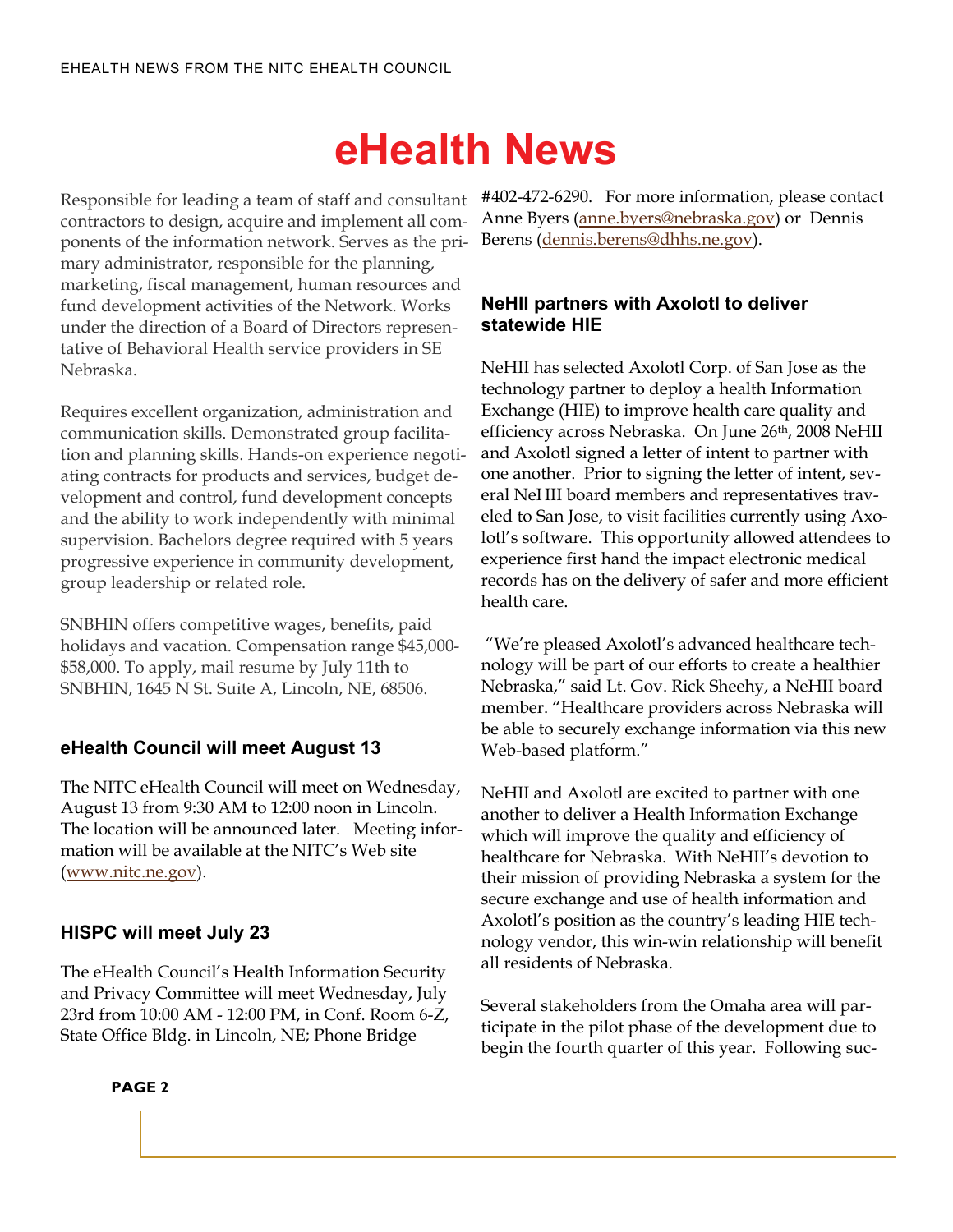# **eHealth News**

cessful completion of the pilot program, the Health Information Exchange will be made available across the state of Nebraska through a phased rollout.

July looks to be no less busy as work continues on contract negotiations with Axolotl, Web site development, continued planning for the pilot to secure all necessary stakeholders, and final details on the business plan.

### **National News**

#### **DEA issues proposed regulations on controlled substances**

The Drug Enforcement Agency (DEA) published proposed regulations on June 27, 2008 that would provide physicians and other authorized prescribers with issue date 6/27/2008. the option of issuing electronic prescriptions for controlled substances. These regulations would also permit pharmacies to receive, dispense, and archive these **RxHub, SureScripts consolidate operations**  electronic prescriptions. The agency is seeking public comment on the proposed regulations. Any member of the public wishing to submit comments may do so by mail or electronically on or before September 25, 2008.

These regulations provide pharmacies, hospitals, and practitioners with the ability to use modern technology for controlled substance prescriptions while maintaining the closed system of controls on controlled substances dispensing; additionally, the proposed regulations would reduce paperwork for DEA registrants who prescribe or dispense controlled substances and have the potential to reduce prescription forgery.

The proposed regulations would also have the potential to reduce the number of prescription errors caused by illegible handwriting and misunderstood oral prescriptions. Moreover, they would help both pharmacies and hospitals to integrate prescription records into other medical records more directly, which would increase efficiency, and would reduce the amount of time patients spend waiting to have their prescriptions filled. Further, with these regulations DEA seeks to ensure that patients, prescribers, and pharmacists know that the person who wrote the prescription is who that person claims to be, and that the medication being dispensed by the pharmacist and received by the patient is the medication that was prescribed.

You can search the Federal Register for the proposed regulations at

<http://www.gpoaccess.gov/fr/advanced.html>. Check "Proposed Rules" under Section and search by

RxHub and SureScripts will consolidate their operations to form a secure nationwide network for eprescriptions and the exchange of health information. RxHub was founded in 2001 by the nation's three largest PBMs – CVS Caremark Corporation, Express Scripts, Inc. and Medco Health Solutions, Inc.. Sure-Scripts was formed in 2001 by the National Association of Chain Drug Stores (NACDS) and the National Community Pharmacists Association (NCPA)..

Additional information is available at <http://www.surescriptsrxhub.com/> .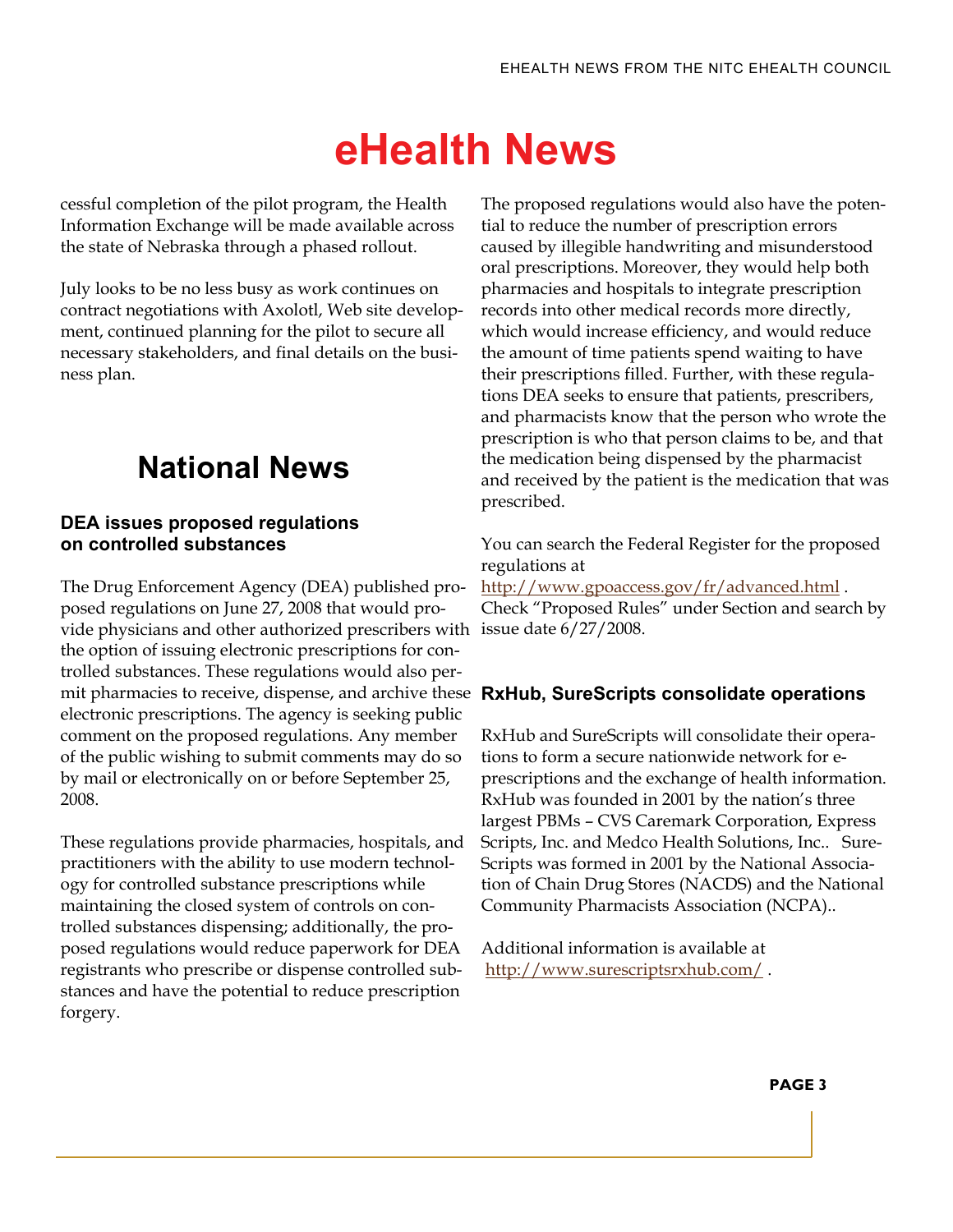# **eHealth News**

#### **Minnesota announces plan for EHRs**

Minnesota has published the New Minnesota Statewide Implementation Plan for Interoperable EHRs. The plan:

- Identifies a model for achieving the 2015 interoperable EHR mandate.
- Provides practical guidance to providers and provider organizations on what they can do now to overcome barriers and accelerate progress in adopting interoperable EHRs.
- Provides links to tested planning and implementation tools.

The plan includes two guides:

- Guide 1: Addressing Common Barriers to EHR Adoption - A Practical Guide
- Guide 2: e-Health Standards Recommended for Use in Minnesota.

This plan is available for download at the Minnesota e-Health Initiative Web site:

<http://www.health.state.mn.us/e-health/>under Announcements.

#### **Groups endorse PHR framework**

Dossia, Google, Intuit, Microsoft, and WebMD joined prominent health care providers, health insurers, and consumer and privacy groups in endorsing a set of practices for new Internet services that help consumers track and improve their health. The framework defines a set of practices that can help protect personal information and enhance consumer participation in online personal health records.

The framework developed by the Markle-operated Connecting for Health public-private collaboration includes four overviews and 14 specific technology and policy approaches for consumers to access health services, to obtain and control copies of health information about them, to authorize the sharing of their information with others, and sound privacy and security practices.

The Markle Foundation also released a survey indicating that four in five U.S. adults believe that electronic personal health records (PHRs) would help people:

- Check for errors in their medical records (87 percent).
- Track health-related expenses (87 percent).
- Avoid duplicated tests and procedures (86 percent).
- Keep their doctors informed of their health status (86 percent).
- Move more easily from doctor to doctor (86 percent).
- Manage the health of loved ones (82 percent).
- Get treatments tailored to health needs. (81 percent).
- Manage their own health and lifestyle (79 percent).

The survey of 1,580 U.S adults – conducted by Knowledge Networks between May 13 and 22, 2008 – matched the demographic proportions of the general U.S. adult population (including online and offline households), and had a margin or error of plus or minus 2.5 percent. It was designed by Columbia University Professor Emeritus Alan F. Westin, a leading authority in privacy research.